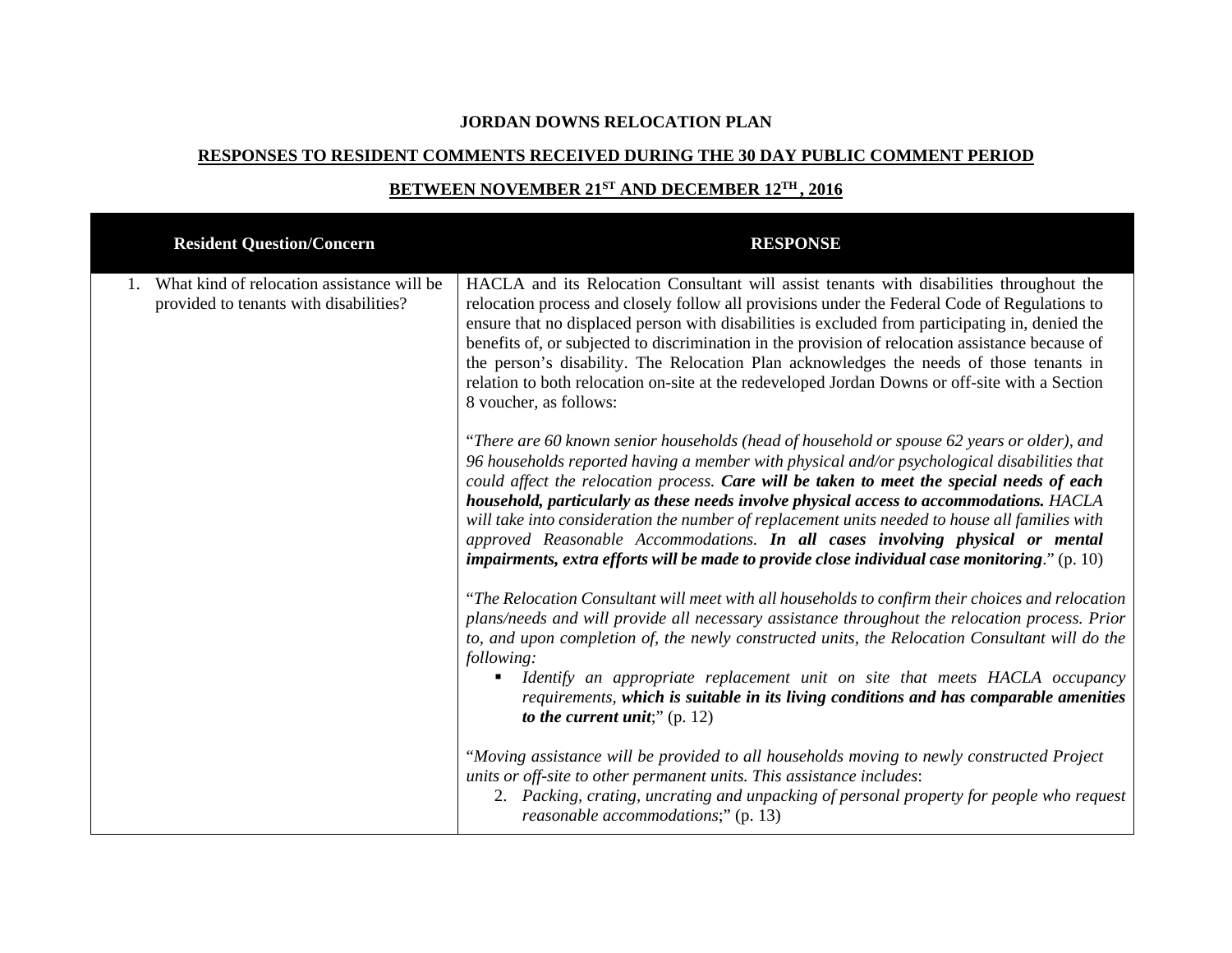|                                                                                                                                                                              | "Through the Relocation Consultant, the following services will be provided to all households<br>prior to the commencement of each applicable phase of the redevelopment of the property:<br>Identifying and responding to special needs and reasonable<br>$\blacksquare$<br><i>accommodation issues and requests;</i>                                                                                                                                                                                                                                                                                                                                                                                                                                                                                                                                                                                                                                                                                                                                                                        |
|------------------------------------------------------------------------------------------------------------------------------------------------------------------------------|-----------------------------------------------------------------------------------------------------------------------------------------------------------------------------------------------------------------------------------------------------------------------------------------------------------------------------------------------------------------------------------------------------------------------------------------------------------------------------------------------------------------------------------------------------------------------------------------------------------------------------------------------------------------------------------------------------------------------------------------------------------------------------------------------------------------------------------------------------------------------------------------------------------------------------------------------------------------------------------------------------------------------------------------------------------------------------------------------|
|                                                                                                                                                                              | Identifying available units that meet the needs of the households;<br>$\blacksquare$                                                                                                                                                                                                                                                                                                                                                                                                                                                                                                                                                                                                                                                                                                                                                                                                                                                                                                                                                                                                          |
|                                                                                                                                                                              | Providing referrals to social service provider( $s$ ) as needed to address social<br>service-related barriers to relocation" (p. 16)                                                                                                                                                                                                                                                                                                                                                                                                                                                                                                                                                                                                                                                                                                                                                                                                                                                                                                                                                          |
|                                                                                                                                                                              | On a permanent basis, the newly constructed units at Jordan Downs will provide accommodations<br>for disabled persons, as at least 10% of the units will be accessible to people with mobility<br>impairments and at least 4% of the units will be accessible to people with communication<br>disabilities, per the 2015 Minimum Construction Standards of the California Tax Credit<br>Allocation Committee.<br>HACLA's Section 8 inspectors will work with tenants and relocation consultants to inspect units<br>selected for occupancy and ensure they meet all ADA requirements before allowing the tenant to<br>move into the unit.                                                                                                                                                                                                                                                                                                                                                                                                                                                     |
| 2. If I move before receiving my Notice of<br>Eligibility, will I be able to receive<br>priority or preference for the replacement<br>units at the redeveloped Jordan Downs? | As stated in the General Information Notice, the FAQ and the Relocation Plan provided to<br>residents, households that choose to move off-site before receiving the Notice of Eligibility,<br>which is the formal offer of relocation assistance, will not be given priority or preference to move<br>into the replacement units newly constructed at Jordan Downs. However, there will be a site-<br>based wait list and anyone meeting income eligibility can apply for housing on site. The site-<br>based wait list will be used for all other non-replacement units.<br>The General Information Notice (GIN) sent to all residents states the following:<br>"You should continue to pay your rent and meet any other requirements specified in your lease.<br>If you fail to do so, HACLA may have cause for your eviction. If you choose to move, or if you<br>are evicted, prior to receiving a formal notice of relocation eligibility, you may become<br>ineligible to receive relocation assistance. It is very important for you to contact us before<br>making any moving plans." |
|                                                                                                                                                                              | The following information is provided in the FAQ:                                                                                                                                                                                                                                                                                                                                                                                                                                                                                                                                                                                                                                                                                                                                                                                                                                                                                                                                                                                                                                             |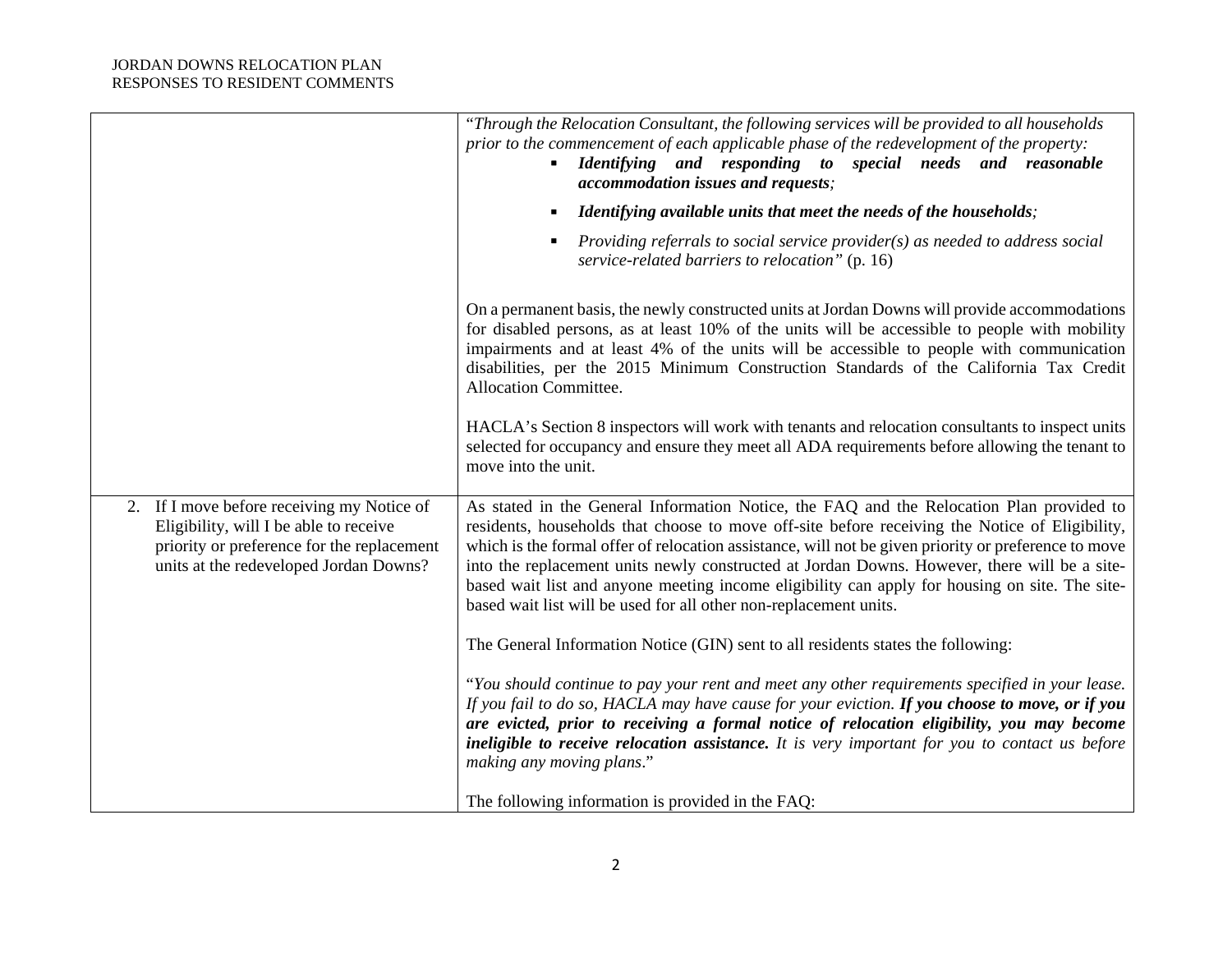|                                                        | "What relocation assistance is available to households who voluntarily moved after they received<br>the General Information Notice (GIN)?                                                                                                                                                                                                                                                                                                                                                                                                                                                                                                                      |
|--------------------------------------------------------|----------------------------------------------------------------------------------------------------------------------------------------------------------------------------------------------------------------------------------------------------------------------------------------------------------------------------------------------------------------------------------------------------------------------------------------------------------------------------------------------------------------------------------------------------------------------------------------------------------------------------------------------------------------|
|                                                        | Households who voluntarily move after the receipt of the GIN and prior to receiving a Notice of<br>Eligibility (NOE), are not eligible to receive relocation assistance. Former residents that have<br>already moved, who feel they are eligible to receive relocation assistance, may request a review<br>of their case to the Housing Authority of the City of Los Angeles. Again, please note that<br>households should not move out of Jordan Downs until they receive a NOE. Should they move<br>prior to receiving the NOE they may forfeit their rights to receiving relocation assistance and<br>their right to return to a new unit at Jordan Downs." |
|                                                        | In addition, the Relocation Plan states:<br>"All tenants in good standing will be afforded the "right to return" and move into a newly<br>constructed Project unit (Attachment 5). Although all Jordan Downs residents retain the right to<br>remain within the Jordan Downs Project and will be offered a one-time direct move into a newly<br>constructed Project unit, they will also be offered three other permanent replacement housing<br>options.                                                                                                                                                                                                      |
|                                                        | Residents may elect to receive a tenant-based Section 8 voucher and move to a comparable<br>replacement unit in a community of their choice, or they may choose to move to an available<br>comparable public housing unit within a different public housing development owned by HACLA,<br>if a unit is available at the time of their relocation.                                                                                                                                                                                                                                                                                                             |
|                                                        | Relocation counselors will have pre-identified areas in the surrounding metro that meet the<br>qualifications of not being minority or poverty concentrated areas and will access listings from<br>the Housing Authority (public housing developments and Section 8 units) and market resources<br>(including Section 8 units) in those areas and ensure that options are provided for families to<br>move to those areas. If either of these alternative options is selected by the resident, they will<br>forfeit their right to return to a Project unit." $(p. 14)$                                                                                        |
| When will HACLA begin the relocation<br>3.<br>process? | HACLA will begin the relocation process prior to the first new units receiving a certificate of<br>occupancy. The URA provides for a 90-day notice period but HACLA expects to provide<br>tenants with notice earlier. The current schedule expects the first units to be delivered by April<br>2018. HACLA would like to provide tenants with a reasonable amount of time to make<br>decisions and prepare for their move and expects to engage a relocation consultant in 2017<br>and begin working with tenants by Fall 2017. The redevelopment will proceed in phases which                                                                                |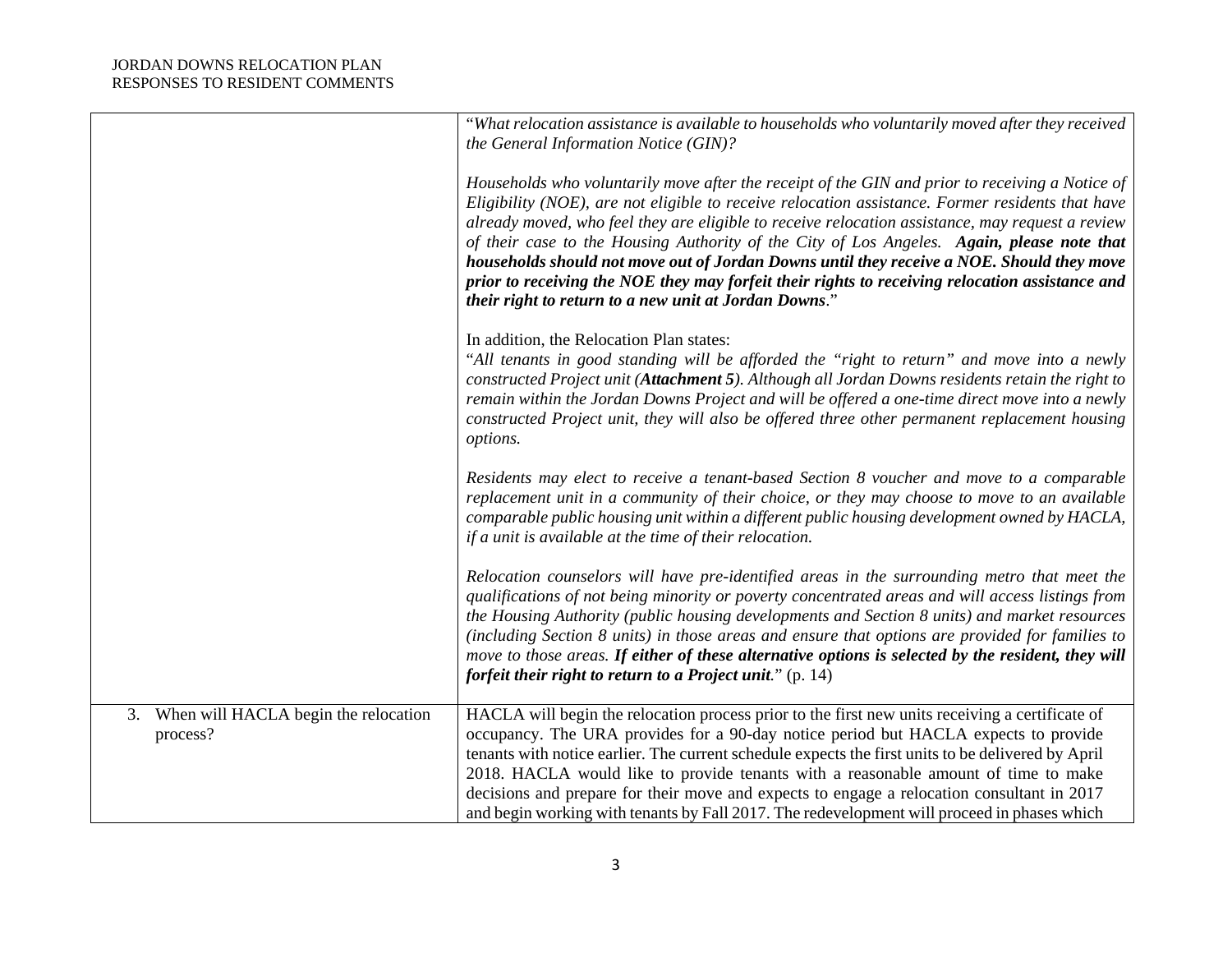|    |                                                                                                                                                                                                                                                                              | will allow new construction work to begin without dislocating existing households. HACLA's<br>intent is to sequence the delivery of new units with demolition of existing obsolete units, so<br>as to avoid the need for temporary relocation. Based on current development timelines,<br>relocation will happen in small batches over the proposed six phases of development.                                                                                                                                                                                                                                                                                                                                                                                                                                                                                             |
|----|------------------------------------------------------------------------------------------------------------------------------------------------------------------------------------------------------------------------------------------------------------------------------|----------------------------------------------------------------------------------------------------------------------------------------------------------------------------------------------------------------------------------------------------------------------------------------------------------------------------------------------------------------------------------------------------------------------------------------------------------------------------------------------------------------------------------------------------------------------------------------------------------------------------------------------------------------------------------------------------------------------------------------------------------------------------------------------------------------------------------------------------------------------------|
|    | 4. What if I move to another public housing<br>site as the result of a reasonable<br>accommodation prior to receiving a<br>Notice of Eligibility? Will I still have a<br>right to move into a replacement unit at<br>the redeveloped Jordan Downs?                           | All tenants who will be required to relocate as a result of the redevelopment of Jordan Downs<br>will receive a Notice of Eligibility for relocation assistance (see response to #2, above). If the<br>tenant moves off site prior to receiving a Notice of Eligibility, they will not be given priority<br>to move into the newly constructed units at Jordan Downs.                                                                                                                                                                                                                                                                                                                                                                                                                                                                                                      |
| 5. | It's going to be hard for tenants to find<br>Section 8 housing. What if they don't find<br>Section 8 housing during the period that a<br>voucher is issued? Will they still be able<br>to move into a replacement unit? Will<br>HACLA pay for temporary relocation<br>costs? | Residents who elect to move permanently from Jordan Downs by means of other assisted<br>housing or under the Housing Choice Voucher (HCV) Program will not be eligible to move<br>into a replacement unit. HACLA will provide these tenants with assistance in searching for a<br>new home. This assistance includes at least three referrals and will utilize all potential listings<br>and market resources to identify appropriate units. HACLA intends to initiate the Notice of<br>Eligibility early so that residents will be able to find housing and the voucher will not be in<br>jeopardy. HACLA's Relocation budget covers moving allowance or actual movers; costs for<br>transportation and childcare to make it easier for residents to look at potential properties; and<br>provides discretionary funds for other appropriate relocation-related expenses. |
|    | 6. In addition to a voucher and general<br>moving expenses, what else will HACLA<br>pay for to assist residents with relocating<br>off-site?                                                                                                                                 | The moving assistance to be provided to relocated tenants includes:<br>Transportation for the households and any personal property;<br>1.<br>3. Packing, crating, uncrating and unpacking of personal property for people who request<br>reasonable accommodations;<br>Storing of personal property (if applicable);<br>4.<br>Disconnecting, dismantling, removing, reassembling, and reinstalling relocated<br>5.<br>household appliances and other personal property as long as they have been installed with<br>the approval of management and are in compliance with the lease;<br>Reinstallation of utilities and/or services, i.e. telephone, gas and cable service;<br>6.                                                                                                                                                                                           |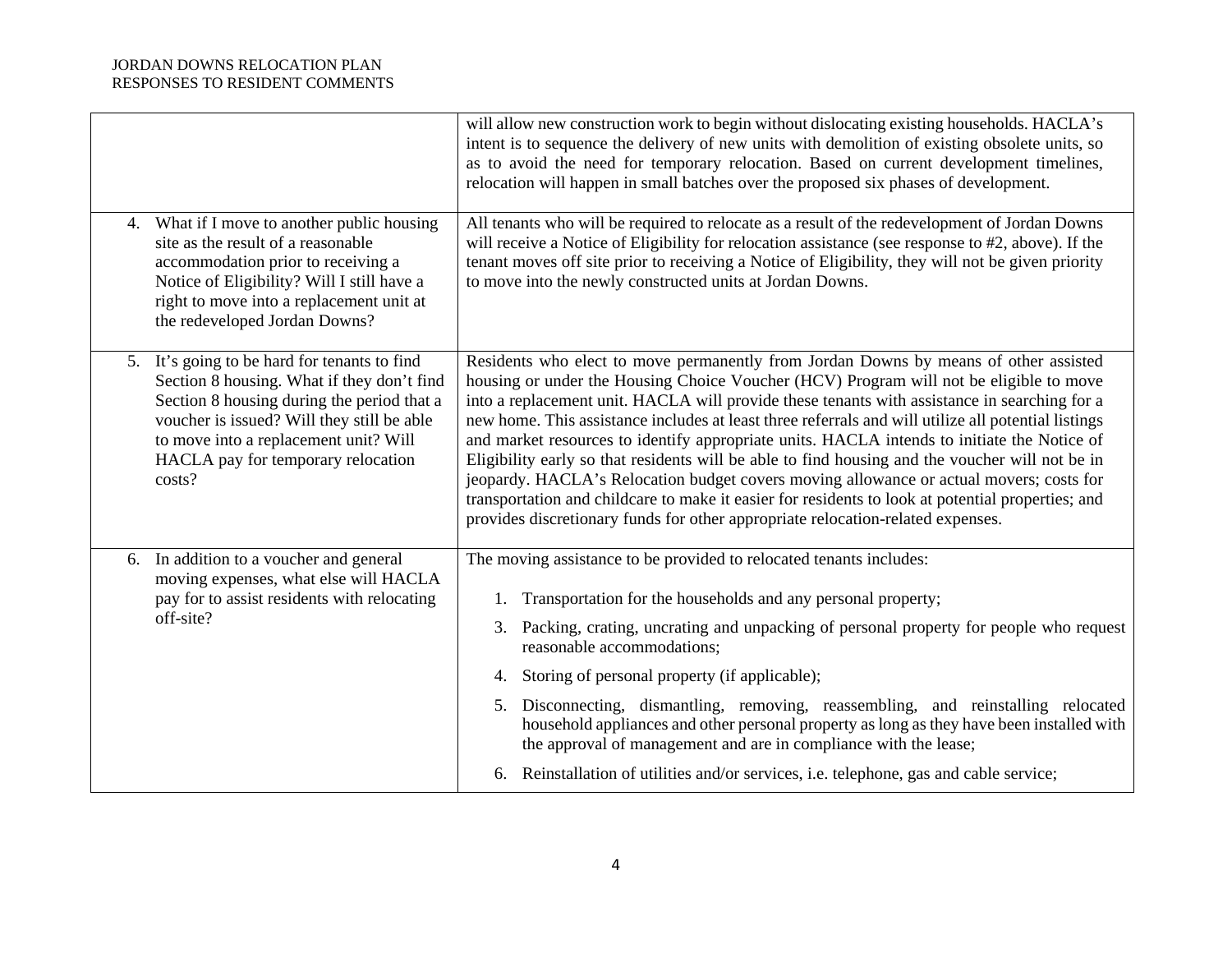|                                                                                                                                                                         | 7. Insurance for the replacement value of the property in connection with the move and<br>necessary storage;                                                                                                                                                                                                                                                                                                                                                                                                                                                                                                                                                                                                                                                                                                                                                                                                                                                                                                                       |
|-------------------------------------------------------------------------------------------------------------------------------------------------------------------------|------------------------------------------------------------------------------------------------------------------------------------------------------------------------------------------------------------------------------------------------------------------------------------------------------------------------------------------------------------------------------------------------------------------------------------------------------------------------------------------------------------------------------------------------------------------------------------------------------------------------------------------------------------------------------------------------------------------------------------------------------------------------------------------------------------------------------------------------------------------------------------------------------------------------------------------------------------------------------------------------------------------------------------|
|                                                                                                                                                                         | 8. The replacement value of property lost, stolen or damaged in the process of moving (not<br>through the fault or negligence of the displaced person) where insurance covering such<br>loss, theft or damage is not reasonably available;                                                                                                                                                                                                                                                                                                                                                                                                                                                                                                                                                                                                                                                                                                                                                                                         |
|                                                                                                                                                                         | 9. Other moving related expenses deemed reasonable by the Relocation Coordinator,<br>including any approved reasonable accommodations.                                                                                                                                                                                                                                                                                                                                                                                                                                                                                                                                                                                                                                                                                                                                                                                                                                                                                             |
| 7. Will HACLA pay a rent differential if the<br>tenant cannot find a unit comparable to the<br>one they are in now at the voucher-<br>assisted rate?                    | Voucher payment standards for different unit sizes are based on fair market rent levels, which<br>in turn are established at least annually by the U.S. Department of Housing and Urban<br>Development (HUD). Because HACLA is offering every household the right to move into a<br>comparable unit at Jordan Downs, it is not subject to the obligation to pay rent differentials.<br>HACLA has included in its budget some discretionary funds and will determine during the<br>relocation process what costs it may cover to ensure successful relocation for all Jordan<br>Downs households.                                                                                                                                                                                                                                                                                                                                                                                                                                   |
| 8. How did HACLA ensure that the<br>replacement units being offered match the<br>income, household size, or ADA<br>requirements of existing Jordan Downs<br>households? | HACLA tracks the composition, incomes and disability status of all households at Jordan<br>Downs as part of the redevelopment process and is working closely with its development<br>partners to ensure that the replacement units in the redeveloped Jordan Downs will meet the<br>needs of current residents who wish to remain at Jordan Downs.                                                                                                                                                                                                                                                                                                                                                                                                                                                                                                                                                                                                                                                                                 |
| Will residents be temporarily relocated off<br>9.<br>site during construction as a result of dust<br>generated by the construction process?                             | Residents will not be relocated temporarily off-site during construction. Under the terms of the<br>approval of the Final Environmental Impact Report for the Jordan Downs redevelopment<br>project, HACLA and its development partners must implement a series of measures to<br>minimize and mitigate dust generated during construction. These measures include:<br>1. All haul trucks hauling soil, sand, and other loose materials shall be covered (e.g., with<br>tarps or other enclosures).<br>2. Dust suppression methods when disturbing soil so as not to create visible dust<br>emissions or cause soils that exceed site-specific clean-up goals, as approved by DTSC<br>for the project site, to become airborne.<br>3. Apply water or dust palliative to the site and equipment as frequently as necessary to<br>control fugitive dust emissions. Fugitive emissions generally must meet a "no visible<br>dust" criterion either at the point of emission or at the right of way line as required by<br>the SCAQMD. |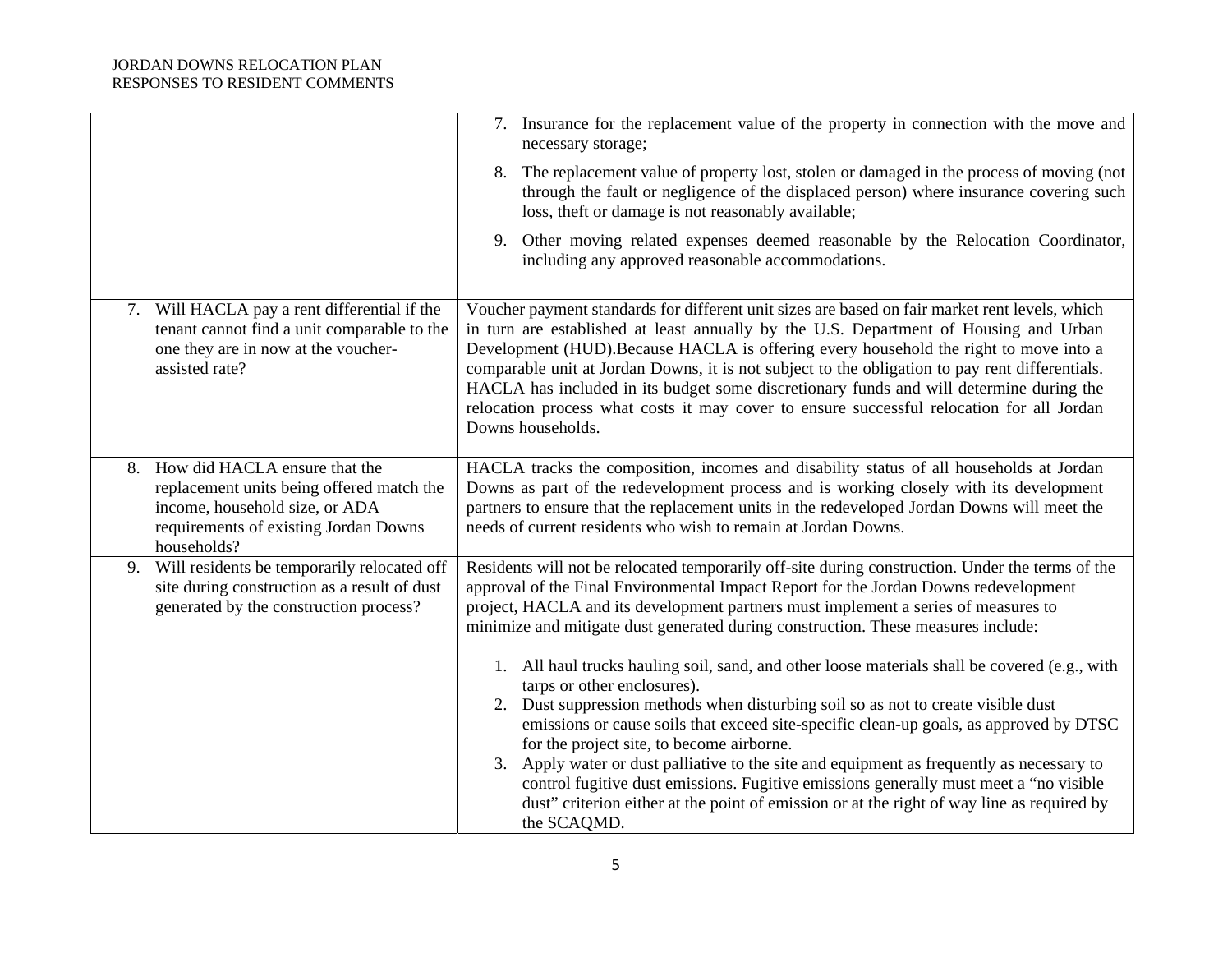| 4. Implement a dust control plan documenting sprinkling, temporary paving, speed limits,<br>and expedited revegetation. |
|-------------------------------------------------------------------------------------------------------------------------|
| 5. Use track-out reduction measures such as gravel pads at project access points.                                       |
| 6. Cover all transported loads of soils and wet materials prior to transport, or provide                                |
| adequate freeboard (space from the top of the material to the top of the truck) to                                      |
| minimize emission of dust (particulate matter) during transportation.                                                   |
| 7. Promptly and regularly remove dust and mud that are deposited on paved, public roads                                 |
| due to construction activity and traffic to decrease particulate matter.                                                |
|                                                                                                                         |
| In addition, all construction work is subject to South Coast Air Quality Management District's                          |
| SCAQMD's Rule 403, which requires the following measures:                                                               |
|                                                                                                                         |
| 1. Control of fugitive dust with the best available control measures (BACM) so that it                                  |
| does not remain visible in the atmosphere beyond the property line of the proposed                                      |
| project.                                                                                                                |
| 2. Preparation/implementation of a dust control plan, which must be approved prior to<br>construction.                  |
| 3. Prohibits emissions of fugitive dust from any active operation, open storage pile, or                                |
| disturbed surface area such that the dust remains visible in the atmosphere beyond the                                  |
| property line of the emission source; or the dust emission exceeds 20 percent opacity, if                               |
| the dust emission is the result of movement of a motorized vehicle.                                                     |
| 4. Prohibits active operations without utilizing the applicable best available control                                  |
| measures included in Table 1 of Rule 403.                                                                               |
| Prohibits allowing PM10 levels to exceed 50 micrograms per cubic meter when<br>5.                                       |
| determined, by simultaneous sampling, as the difference between upwind and                                              |
| downwind samples collected on high-volume particulate matter samplers or other U.S.                                     |
| EPA-approved equivalent method for PM10 monitoring.                                                                     |
| 6. Prohibits allowing track-out to extend 25 feet or more in cumulative length from the                                 |
| point of origin from an active operation; all track-out from an active operation shall be                               |
| removed at the conclusion of each workday or evening shift.                                                             |
| No person shall conduct an active operation with a disturbed surface area of five or<br>7.                              |
| more acres or with a daily import or export of 100 cubic yards or more of bulk material                                 |
| without utilizing approved control measure/measures at each vehicle egress from the                                     |
| site to a paved public road.                                                                                            |
|                                                                                                                         |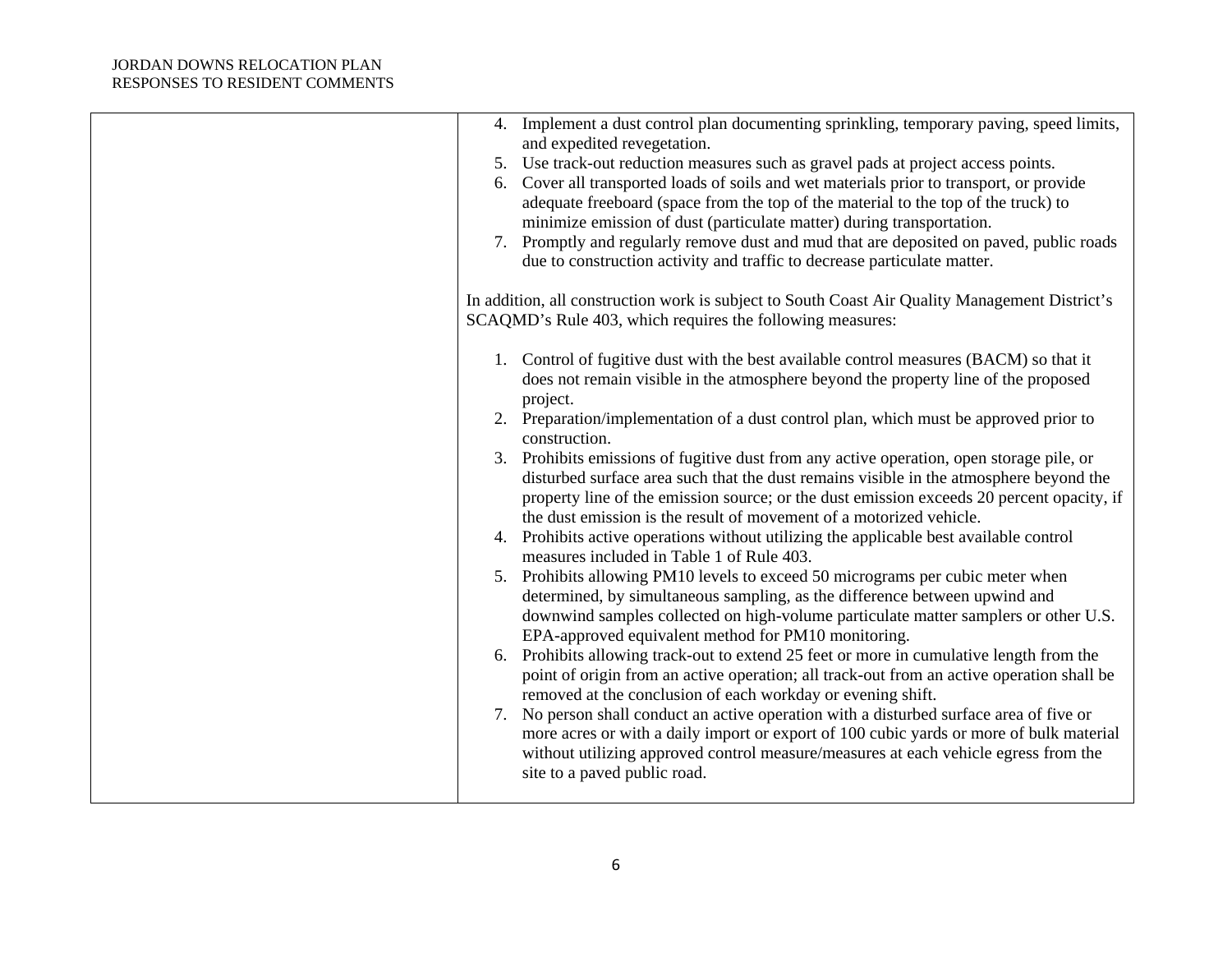|                                                                                                   | The purpose of these measures is to mitigate and control dust impact on and off the construction<br>site. These mitigations are intended to adequately control dust so it will not impact residents,<br>including residents who may have dust sensitivities. Housing Services will evaluate any and all<br>requests for Reasonable Accommodation and work with each tenant individually on the most<br>appropriate accommodation path.                                                                                                                                                                                                                                                                                                                                                                                                                           |
|---------------------------------------------------------------------------------------------------|------------------------------------------------------------------------------------------------------------------------------------------------------------------------------------------------------------------------------------------------------------------------------------------------------------------------------------------------------------------------------------------------------------------------------------------------------------------------------------------------------------------------------------------------------------------------------------------------------------------------------------------------------------------------------------------------------------------------------------------------------------------------------------------------------------------------------------------------------------------|
| 10. Will Section 8 vouchers be provided to<br>residents on a contingency basis?                   | HACLA will apply to HUD for tenant protection vouchers for all Jordan Downs households to<br>be relocated to units that are not part of the Rental Assistance Demonstration (RAD) program.<br>HACLA will also make housing choice vouchers available to the households who will occupy<br>the 70 units being converted under the RAD program.                                                                                                                                                                                                                                                                                                                                                                                                                                                                                                                    |
| 11. Will all of the public housing units be<br>replaced?                                          | All of the 700 public housing units at Jordan Downs will be replaced, on a one-for one basis<br>with either a Rental Assistance Demonstration (RAD) unit or a Replacement Project Based<br>Voucher (PBV) unit. Currently, HACLA is proposing to use 70 RAD units and 87 PBV units in<br>the phases Phase 1A and 1B. HACLA also has a multi-phase RAD award for 120 units for<br>conversion in the next four phases. HACLA in its FY 2016 CNI grant application, requested<br>RAD conversion assistance for an additional 77 units for the Jordan Downs Redevelopment and<br>expects to receive a reservation for those units. HACLA anticipates that through the build-out<br>of Jordan Downs redevelopment, 267 RAD units and 433 PBV units will be created, for a total<br>of 700 Replacement units.                                                           |
| 12. Will the Relocation Plan be available for a<br>30-day comment period as stated in the<br>FAQ? | HACLA posted the Relocation Plan on its website on November 21st, 2016 and has made copies<br>of the Relocation Plan, in English and Spanish, available at the Jordan Downs management office,<br>community center and RAC offices. The Relocation Plan was brought before the Board of<br>Commissioners on November 29, 2016 where testimony and public comments were submitted.<br>The Relocation Plan will be heard by the Board of Commissioners on December 22, 2016.<br>Starting with the date of its first posting, the Relocation Plan will have been available for public<br>comment for 32 days prior to the Board's final consideration.<br>The Relocation Plan is also available on the HACLA web site at the following link:<br>http://www.hacla.org/Portals/0/Attachments/BOC%20Audio/ITEM%20VII%20C2%2011-29-<br>16%20BOC%20SPECIAL%20MEETING.pdf |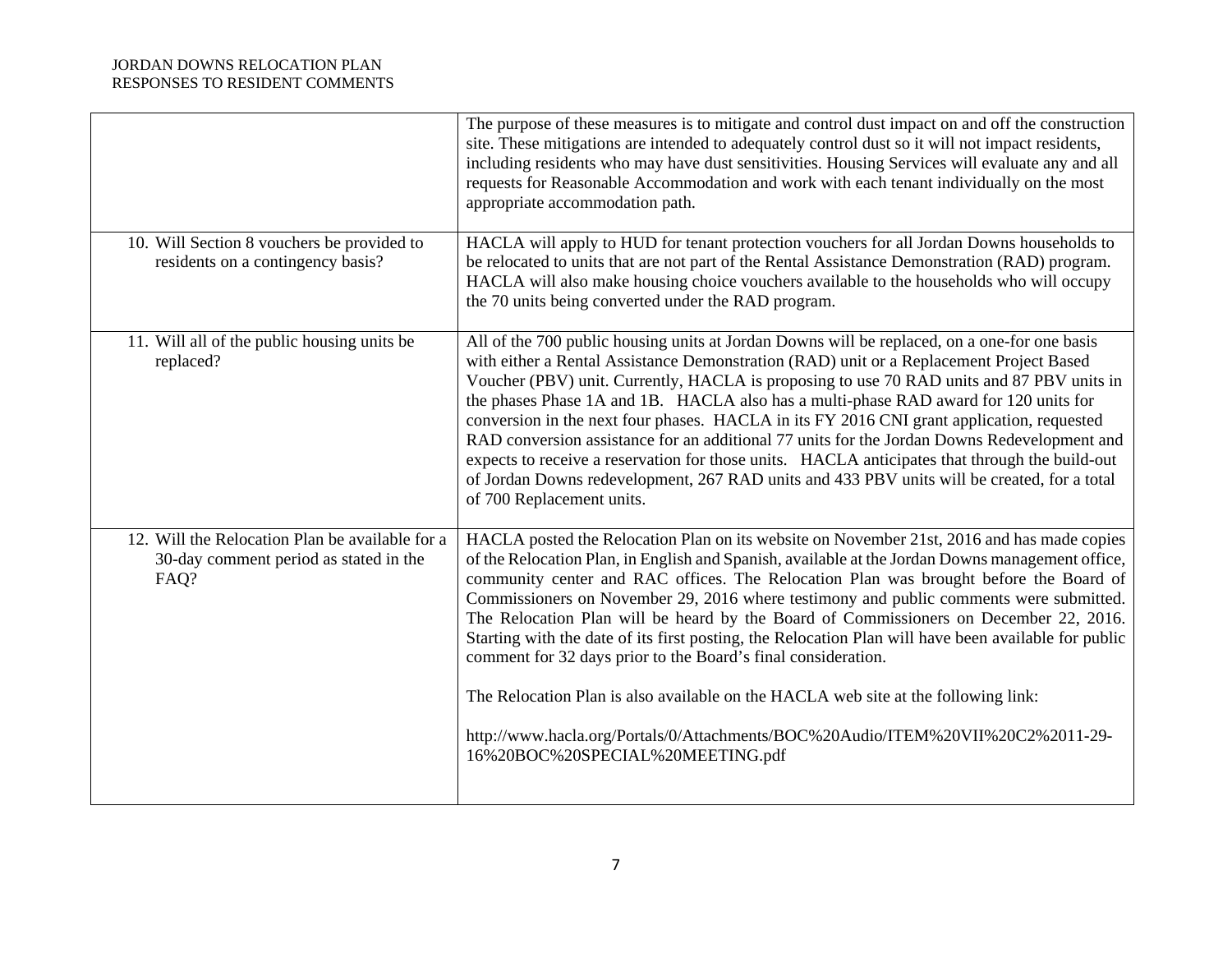# **JORDAN DOWNS RELOCATION PLAN – RESIDENT COMMENTS RECEIVED AFTER DECEMBER 12, 2016**

| <b>Resident Question/Concern</b>                                                                    | <b>RESPONSE</b>                                                                                                                                                                                                                                                                                                                                                                                                                                                                                                                                                                                                                                                                                                                                             |
|-----------------------------------------------------------------------------------------------------|-------------------------------------------------------------------------------------------------------------------------------------------------------------------------------------------------------------------------------------------------------------------------------------------------------------------------------------------------------------------------------------------------------------------------------------------------------------------------------------------------------------------------------------------------------------------------------------------------------------------------------------------------------------------------------------------------------------------------------------------------------------|
| 1. How long will it take to complete<br>construction of the new Jordan Downs?                       | It is anticipated that construction will take approximately 10 years from start to finish.                                                                                                                                                                                                                                                                                                                                                                                                                                                                                                                                                                                                                                                                  |
| 2. What is the phasing of the relocation?                                                           | HACLA anticipates that the first buildings demolished will be those in the area around the<br>recreation and community center. Therefore, residents of those buildings will be the first to<br>receive their Notices of Eligibility for relocation benefits. Additionally, all residents from Units<br>1-30 who were transferred to another unit on site will have priority for relocation benefits. After<br>we complete those relocations, HACLA and the developer will determine, based on funding and<br>logistics, which buildings will be demolished next. The demolition and relocation may not<br>happen in the same numerical order as the six phases planned for the Jordan Downs<br>redevelopment.                                               |
| 3. If I live in the first area to be relocated,<br>when will I receive my Notice of<br>Eligibility? | HACLA expects to issue Notices of Eligibility earlier than legally required so there is more time<br>to work with residents to review their options and search for housing if the tenant chooses to<br>move off-site. The first new buildings are expected to be ready for occupancy in Spring 2018.<br>Therefore, HACLA expects to issue the first notices in Fall 2017.                                                                                                                                                                                                                                                                                                                                                                                   |
| When will residents who live in buildings<br>4.<br>in phases 5 and 6 be relocated?                  | At this time, exact dates for relocation of residents in later phases have not been determined.<br>HACLA and the developer will make those decisions after completing relocation for the first<br>phase. In any case, residents will be notified well in advance of demolition of their unit and will<br>receive assistance in understanding their options and searching for housing if necessary. HACLA<br>expects to continue to host regular update meetings with all residents of Jordan Downs Public<br>Housing. Updates will include any updates on phasing plans.                                                                                                                                                                                    |
| 5. When will Section 8 vouchers be<br>available?                                                    | Households may have two opportunities to receive a Section 8 voucher. The first opportunity<br>is when the Notice of Eligibility for relocation benefits is issued; at that time, the household<br>may choose to take a Section 8 voucher and move off-site. For tenants that choose to move<br>into a new unit at the redeveloped Jordan Downs, there will be a second opportunity for a<br>Section 8 voucher. HUD requires under both RAD and PBV for a mobility voucher to be<br>available to tenants once they have been living in a new unit at Jordan Downs for at least one<br>year. In that case, the household must choose to move voluntarily, be in compliance with their<br>lease, and be eligible for the voucher under the Section 8 program. |
| If a resident decides to move to another<br>6.<br>public housing site instead of moving into        | No. Only those residents who have lived in a new unit at the redeveloped Jordan Downs for<br>at least one year may be eligible for a Section 8 voucher.                                                                                                                                                                                                                                                                                                                                                                                                                                                                                                                                                                                                     |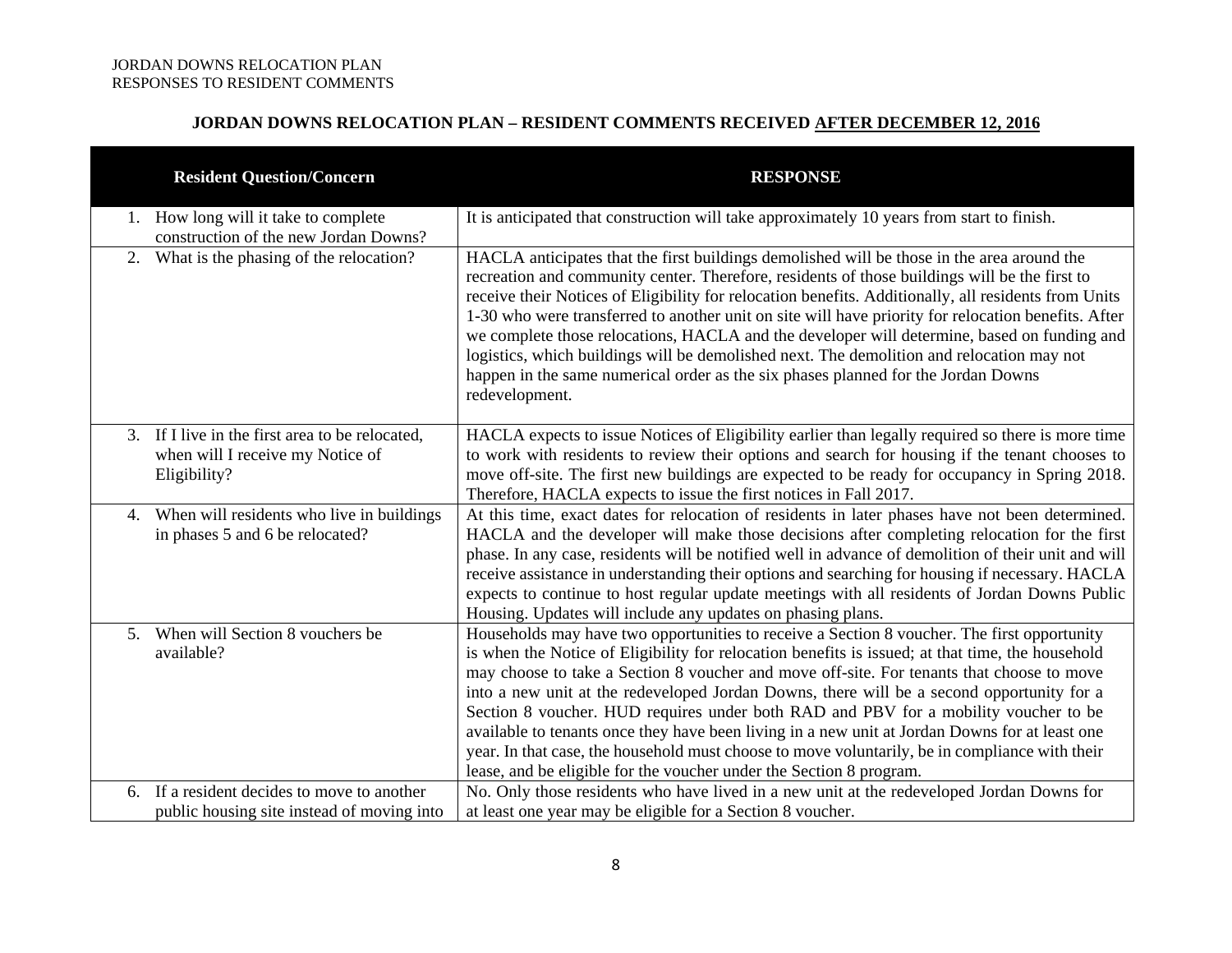| a new unit at Jordan Downs or taking a<br>Section 8 voucher, will they still be<br>eligible to receive a Section 8 voucher<br>after one year? |                                                                                                                                                                                                                                                                                                  |
|-----------------------------------------------------------------------------------------------------------------------------------------------|--------------------------------------------------------------------------------------------------------------------------------------------------------------------------------------------------------------------------------------------------------------------------------------------------|
| 7. If I receive a 14-day late payment notice<br>for my rent, will I be out of compliance<br>with my lease and make me ineligible for          | No. A late payment notice does not make a tenant ineligible for relocation benefits, according<br>to HUD standards for re-screening and eligibility. However, tenants are strongly encouraged<br>to comply with their leases and pay rent on time. Significant or continued lease violations can |
| relocation benefits?                                                                                                                          | lead to eviction, which compromises relocation rights.                                                                                                                                                                                                                                           |

# **JORDAN DOWNS UPDATED RELOCATION PLAN – RESIDENT COMMENTS RECEIVED AFTER APRIL 18, 2018**

| <b>Resident Question/Concern</b>            | <b>RESPONSE</b>                                                                                                                                                                                                                    |
|---------------------------------------------|------------------------------------------------------------------------------------------------------------------------------------------------------------------------------------------------------------------------------------|
| Who will be the first families to move into | The first phase of demolition that could trigger relocation is anticipated to begin in fall 2018 at                                                                                                                                |
| the new units?                              | the area between 99th Street and East 101st Street. Remaining households from the 30 units that                                                                                                                                    |
|                                             | were demolished and were transferred to other public housing units in Jordan Downs, may also<br>get a preference to move into Phase 1A or 1B. Households living in different areas of Jordan                                       |
|                                             | Downs may relocate at different times. If redeveloped units become available after                                                                                                                                                 |
|                                             | accommodating residents from the immediate next phase, HACLA may select right sized and                                                                                                                                            |
|                                             | income eligible households from those units that are located in the footprint of the following                                                                                                                                     |
|                                             | phases.                                                                                                                                                                                                                            |
| Where is the next phase going to be?<br>2.  | Phase 2A, 2B, and 2C are in the area between 101 <sup>st</sup> Street and 102 <sup>nd</sup> Street, and in the area<br>northeast of Juniper and 102 <sup>nd</sup> Street. Similar to Phase 1, households living in different areas |
|                                             | of Jordan Downs may relocate at different times. If redeveloped units become available after                                                                                                                                       |
|                                             | accommodating residents from the immediate next phase, HACLA may select right sized and                                                                                                                                            |
|                                             | income eligible households from those units that are located in the footprint of the following                                                                                                                                     |
|                                             | phases.                                                                                                                                                                                                                            |
| Will the homes that are for<br>3.           | anticipated that the Homeownership phase will be developed as a mix of<br>It is                                                                                                                                                    |
| homeownership be available for residents    | affordable/workforce for sale housing and market rate for sale housing. HACLA and the master                                                                                                                                       |
| to purchase?                                | developers will begin discussions on selection of mission based merchant builders to develop the                                                                                                                                   |
|                                             | for-sale component of the Jordan Down redevelopment project. All residents who would qualify                                                                                                                                       |
|                                             | for homeownership should consider purchasing a home in Jordan Downs redevelopment.                                                                                                                                                 |
| What options do we have when it comes<br>4. | All tenants in good standing will be afforded the "right to return" and move into a newly                                                                                                                                          |
| to having to move?                          | constructed Project unit (Attachment 4). Although all Jordan Downs residents retain the right                                                                                                                                      |
|                                             | to remain within the Jordan Downs Project and will be offered a one-time direct move into a                                                                                                                                        |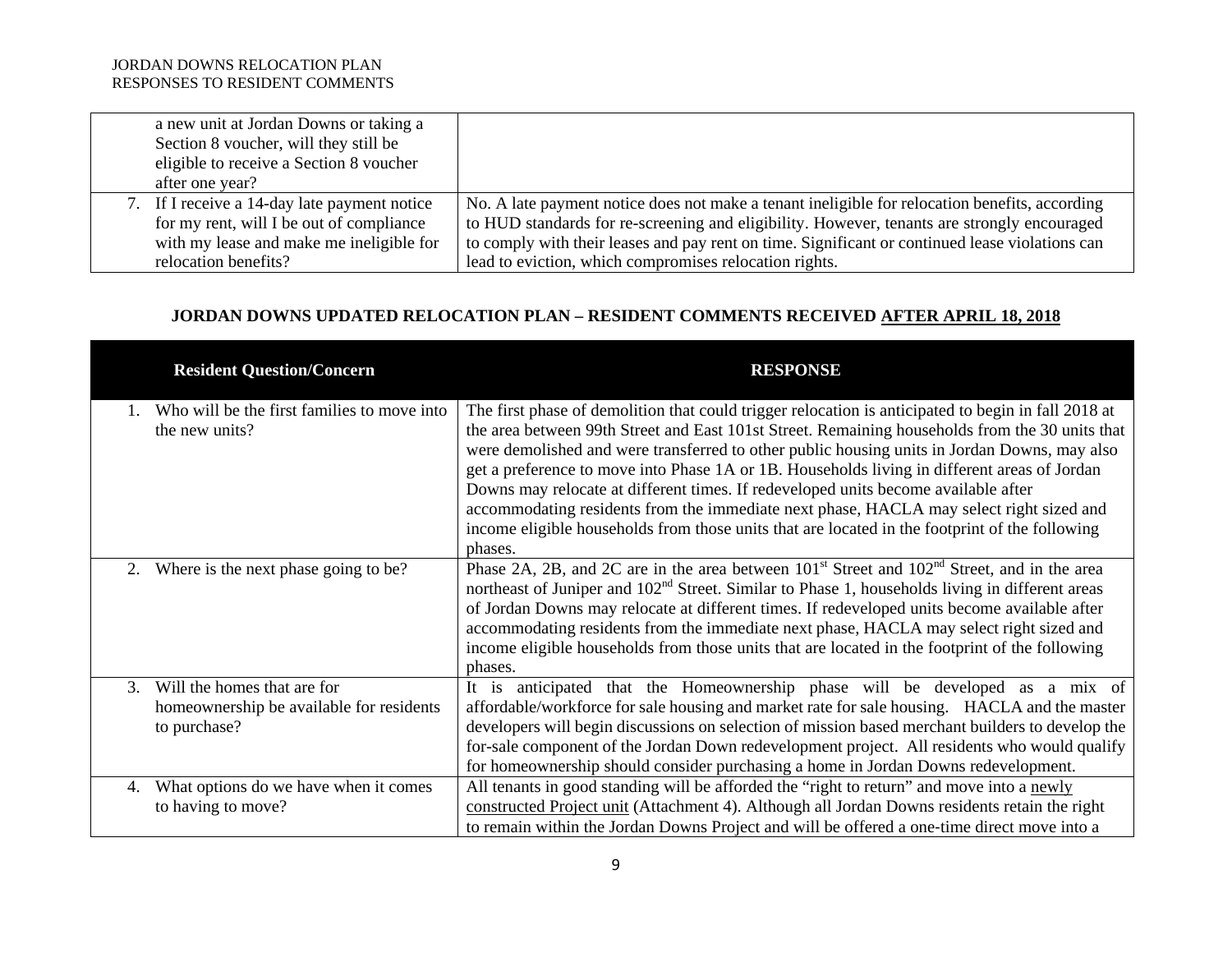|                                               | newly constructed Project unit, they will also be offered two other permanent replacement<br>housing options.                                                                                     |
|-----------------------------------------------|---------------------------------------------------------------------------------------------------------------------------------------------------------------------------------------------------|
|                                               | Residents may elect to receive a tenant-based Section 8 voucher and move to a comparable                                                                                                          |
|                                               | replacement unit in a community within a 50-mile radius, or they may choose to move to                                                                                                            |
|                                               | an available comparable public housing unit within a different public housing development                                                                                                         |
|                                               | owned by HACLA, if a unit is available at the time of their relocation.                                                                                                                           |
| 5. How much will our rent be?                 | Rent levels for public housing replacement units in the new community will still be based on 30%                                                                                                  |
|                                               | of your household's adjusted gross income, just as it is now. For the majority of households, your                                                                                                |
|                                               | rent will only change for the same reasons it could change now: for instance, if your household                                                                                                   |
|                                               | income changes or your family size changes. However, if your household income is over 80%                                                                                                         |
|                                               | Area Median Income; you are currently paying a flat rent; or you have household members who<br>are not legal residents, you may be subject to other rent adjustments. In these limited cases, if  |
|                                               | your rent increases more than 10% and requires you to pay more than \$25 per month in additional                                                                                                  |
|                                               | rent, your new rent will be phased in over 3 years.                                                                                                                                               |
| 6. Are we receiving county or city Section 8? | Residents that elect to receive a tenant-based Section 8 voucher from HACLA must use the                                                                                                          |
|                                               | voucher within HACLA's jurisdiction. Below is the link to included neighborhoods:                                                                                                                 |
|                                               | http://home.hacla.org/Portals/0/Attachments/S8/cities.pdf                                                                                                                                         |
|                                               | Residents that elect to receive a Section 8 voucher are also eligible for portability. Portability is                                                                                             |
|                                               | the transfer process that enables Housing Choice Voucher holders to relocate and select housing                                                                                                   |
|                                               | anywhere in the United States. The Housing Authority works with other housing authorities in                                                                                                      |
|                                               | the portability process in order to further increase a participant's residential choice and mobility                                                                                              |
|                                               | and encourage social and economic integration. The Housing Authority briefs Section 8                                                                                                             |
|                                               | applicants and participants on the benefits of portability. If a Housing Authority Section 8 chooses                                                                                              |
|                                               | to move under portability, he/she must contact their assigned Advisor or Eligibility Interviewer.                                                                                                 |
|                                               | You must use your Section 8 voucher to live in the HACLA's jurisdiction for at least one year. If<br>you are not willing to live in Los Angeles for one year, your application will be withdrawn. |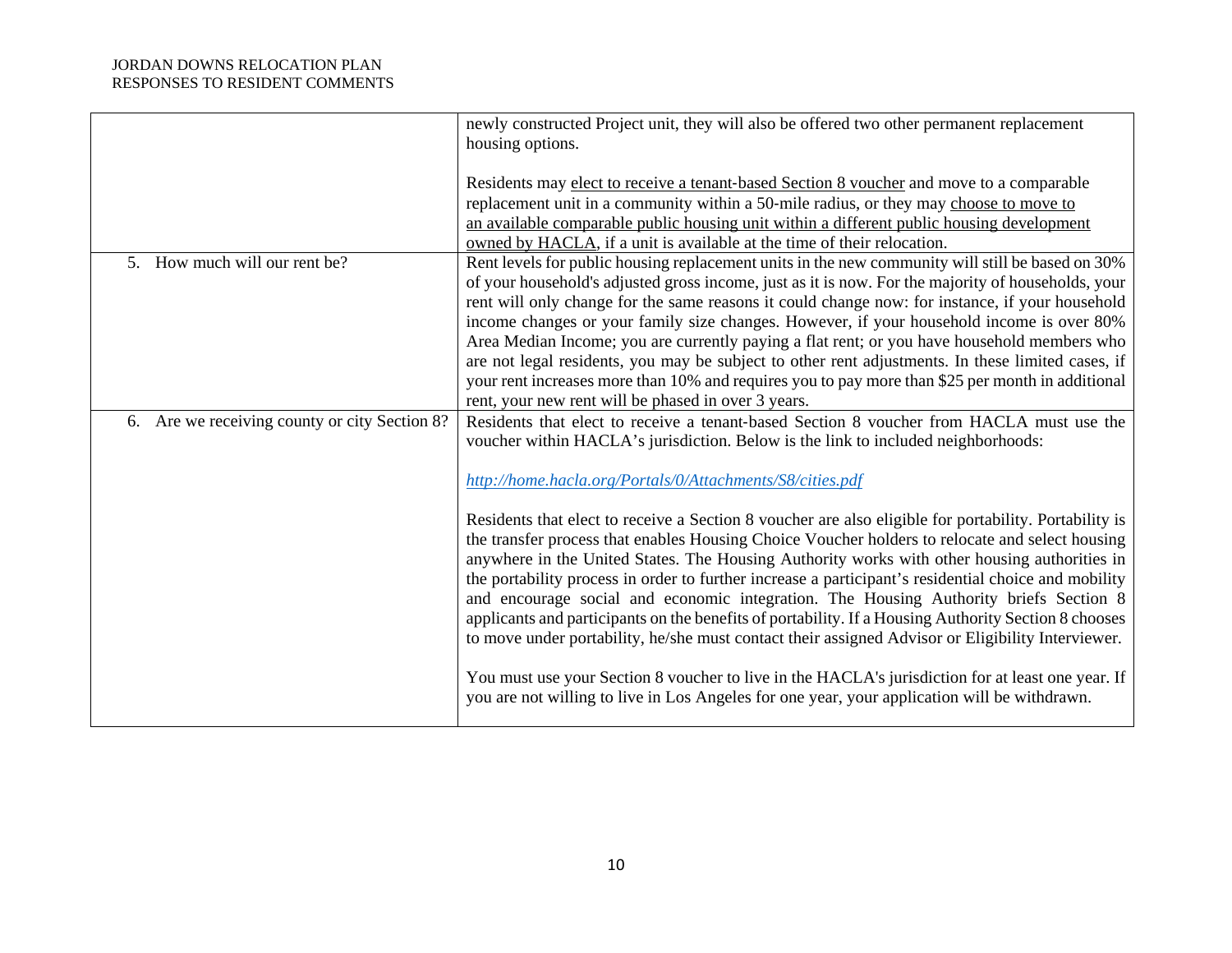| 7. Does the Section 8 program work the<br>same as the public housing program?                 | The Section 8 units are not the same as a public housing units operated by HACLA. The Section<br>8 program is financed by the U.S. Department of Housing and Urban Development (HUD) to<br>provide rent subsidies in the form of housing assistance payments (HAP) to private Landlords on<br>behalf of extremely low, very low-income individuals/families, senior citizens, and persons with<br>disabilities.                                                                                                                                                                                                                                                                                                                                              |
|-----------------------------------------------------------------------------------------------|--------------------------------------------------------------------------------------------------------------------------------------------------------------------------------------------------------------------------------------------------------------------------------------------------------------------------------------------------------------------------------------------------------------------------------------------------------------------------------------------------------------------------------------------------------------------------------------------------------------------------------------------------------------------------------------------------------------------------------------------------------------|
|                                                                                               | Households will have two opportunities to receive a Section 8 voucher. The first opportunity is<br>when the Notice of Eligibility for relocation benefits is issued; at that time, the household may<br>choose to take a Section 8 voucher and move off-site. For tenants that choose to move into a new<br>unit at the redeveloped Jordan Downs, there will be a second opportunity for a Section 8 voucher.<br>HUD requires under both RAD and PBV for a mobility voucher to be available to tenants once<br>they have been living in a new unit at Jordan Downs for at least one year. In that case, the<br>household must choose to move voluntarily, be in compliance with their lease, and be eligible for<br>the voucher under the Section 8 program. |
| Will our Section 8 voucher be based off<br>8.<br>our income?                                  | HACLA establishes Voucher Payment Standards (VPS) based on the Fair Market Rents (FMR),<br>which are established annually by U.S. Department of Housing and Urban Development (HUD).<br>The Tenant portion of rents are based on family's adjusted monthly income.                                                                                                                                                                                                                                                                                                                                                                                                                                                                                           |
| 9. How much notice will we receive when it<br>is time to move?                                | You will get a written Notice of Eligibility (NOE) describing these relocation benefits at least 90<br>days before you will be required to move, and you will receive relocation advisory assistance<br>before that. If you move before you receive a NOE you will not be eligible for relocation<br>assistance and benefits.<br>Households should not move out of Jordan Downs until they receive a NOE. If they move prior<br>to receiving the NOE, they may forfeit their rights to receiving relocation assistance and their<br>right to return to a new unit at Jordan Downs.                                                                                                                                                                           |
| 10. What section is going to be moving first?                                                 | See Question No. 1 of this section.                                                                                                                                                                                                                                                                                                                                                                                                                                                                                                                                                                                                                                                                                                                          |
| 11. Is the name of the community going to<br>change? Will it still be called Jordan<br>Downs? | No, the name of the community will not change and will remain Jordan Downs.                                                                                                                                                                                                                                                                                                                                                                                                                                                                                                                                                                                                                                                                                  |
| 12. How do we know which bedrooms we<br>will qualify for?                                     | HACLA will first determine the appropriate number of bedrooms for families in accordance with<br>the below chart, based on Section 8 occupancy standards. HACLA will then approve one<br>additional bedroom to accommodate a live-in aide provided the aide has met the requirements of<br>Section 6.12 of HACLA's Administrative Plan.                                                                                                                                                                                                                                                                                                                                                                                                                      |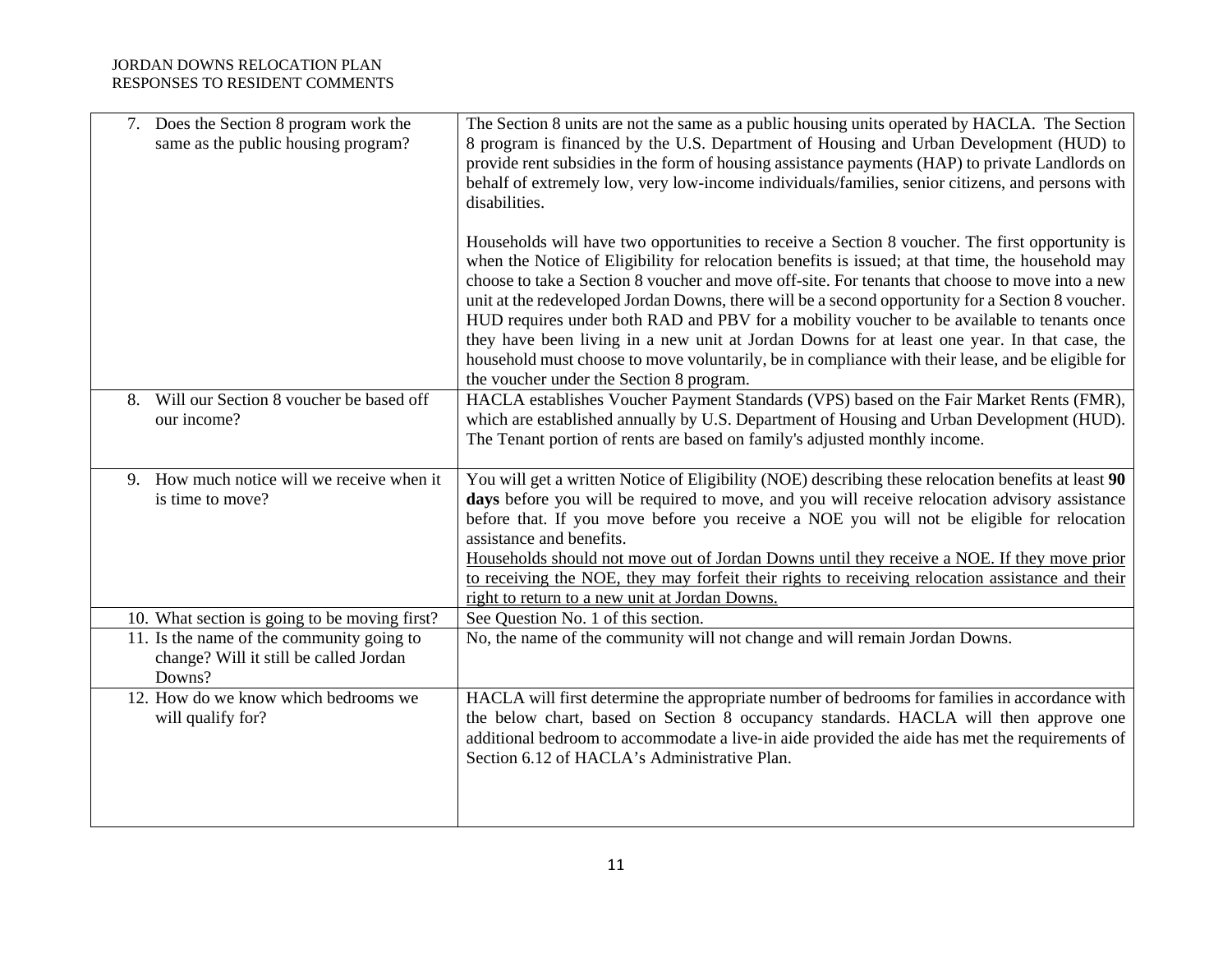|                                                                   |                                                                                                                                                                                                                                                                        | <b>Occupancy Standard</b>                                                                         |                         |  |
|-------------------------------------------------------------------|------------------------------------------------------------------------------------------------------------------------------------------------------------------------------------------------------------------------------------------------------------------------|---------------------------------------------------------------------------------------------------|-------------------------|--|
|                                                                   |                                                                                                                                                                                                                                                                        | <b>Family Size</b>                                                                                | <b>Number of</b>        |  |
|                                                                   |                                                                                                                                                                                                                                                                        |                                                                                                   | <b>Bedrooms in Unit</b> |  |
|                                                                   |                                                                                                                                                                                                                                                                        | $1 - 2$                                                                                           |                         |  |
|                                                                   |                                                                                                                                                                                                                                                                        | $3-4$                                                                                             | $\overline{2}$          |  |
|                                                                   |                                                                                                                                                                                                                                                                        | $5-6$                                                                                             | 3                       |  |
|                                                                   |                                                                                                                                                                                                                                                                        | $7 - 8$                                                                                           | $\overline{4}$          |  |
|                                                                   |                                                                                                                                                                                                                                                                        | $9-10$                                                                                            | 5                       |  |
|                                                                   |                                                                                                                                                                                                                                                                        | $11 - 12$                                                                                         | 6                       |  |
|                                                                   |                                                                                                                                                                                                                                                                        |                                                                                                   |                         |  |
|                                                                   |                                                                                                                                                                                                                                                                        |                                                                                                   |                         |  |
|                                                                   | Over-housed households will be eligible for HACLA subsidy based on the qualifying<br>Section 8 Voucher size, not the size of the unit. Similarly, under-housed households may<br>be required to move with a voucher for the number of bedrooms for which the household |                                                                                                   |                         |  |
|                                                                   |                                                                                                                                                                                                                                                                        |                                                                                                   |                         |  |
|                                                                   |                                                                                                                                                                                                                                                                        | qualifies so they are right-sized. If a household cannot be immediately right-sized at the        |                         |  |
|                                                                   |                                                                                                                                                                                                                                                                        | time of their relocation, HACLA will provide the household with the option to be                  |                         |  |
|                                                                   |                                                                                                                                                                                                                                                                        | temporarily over-housed in an on-site unit at no additional cost to the household. When           |                         |  |
|                                                                   |                                                                                                                                                                                                                                                                        |                                                                                                   |                         |  |
|                                                                   |                                                                                                                                                                                                                                                                        | a new unit becomes available in that phase or a future phase, the household will then be          |                         |  |
|                                                                   | moved into the right-sized unit.                                                                                                                                                                                                                                       |                                                                                                   |                         |  |
|                                                                   |                                                                                                                                                                                                                                                                        |                                                                                                   |                         |  |
| 13. Will me and my 13 year old son have to                        |                                                                                                                                                                                                                                                                        | HACLA's tenant-based subsidy standards do not include consideration of the age or sex of          |                         |  |
| share a room since it is only us two?                             |                                                                                                                                                                                                                                                                        | members of the household as a means of determining bedroom size. The family, not HACLA,           |                         |  |
|                                                                   |                                                                                                                                                                                                                                                                        | determines who will use or share a bedroom/sleeping room.                                         |                         |  |
|                                                                   |                                                                                                                                                                                                                                                                        |                                                                                                   |                         |  |
| 14. Will there be units that are only one level?                  |                                                                                                                                                                                                                                                                        | Many of the larger bedroom units in Phase 1A and 1B are Townhome style with multiple levels.      |                         |  |
|                                                                   |                                                                                                                                                                                                                                                                        |                                                                                                   |                         |  |
| 15. Are they going to do interview again                          | The Relocation Consultant will meet with all households to confirm their options and relocation<br>plans/needs and will provide all necessary assistance throughout the relocation process.                                                                            |                                                                                                   |                         |  |
| regarding relocation?                                             |                                                                                                                                                                                                                                                                        |                                                                                                   |                         |  |
| 16. What happens when a landlord decides                          |                                                                                                                                                                                                                                                                        | HACLA will provide tenants with assistance in searching for a new home. This assistance           |                         |  |
| they do not want to rent to someone who                           |                                                                                                                                                                                                                                                                        | includes at least three referrals and will utilize all potential listings and market resources to |                         |  |
| has a voucher? Will you help us find                              | identify appropriate units. HACLA intends to initiate the Notice of Eligibility early so that                                                                                                                                                                          |                                                                                                   |                         |  |
| another place?                                                    |                                                                                                                                                                                                                                                                        | residents will be able to find housing and the voucher will not be in jeopardy.                   |                         |  |
| 17. Do you still provide assistance if we move<br>our own things? | Moving assistance will be provided in accordance with the Uniform Relocation Act (URA) and                                                                                                                                                                             |                                                                                                   |                         |  |
|                                                                   | the State of California Relocation Assistance Guidelines (Guidelines). Each household will be                                                                                                                                                                          |                                                                                                   |                         |  |
|                                                                   |                                                                                                                                                                                                                                                                        | provided 1) advisory assistance and services by HACLA's Relocation Coordinator to plan and        |                         |  |
|                                                                   | execute your move; 2) assistance with reasonable increased out of pocket housing costs; and 3)                                                                                                                                                                         |                                                                                                   |                         |  |
|                                                                   |                                                                                                                                                                                                                                                                        | actual and reasonable moving expenses. If a household chooses to be relocated to a unit outside   |                         |  |